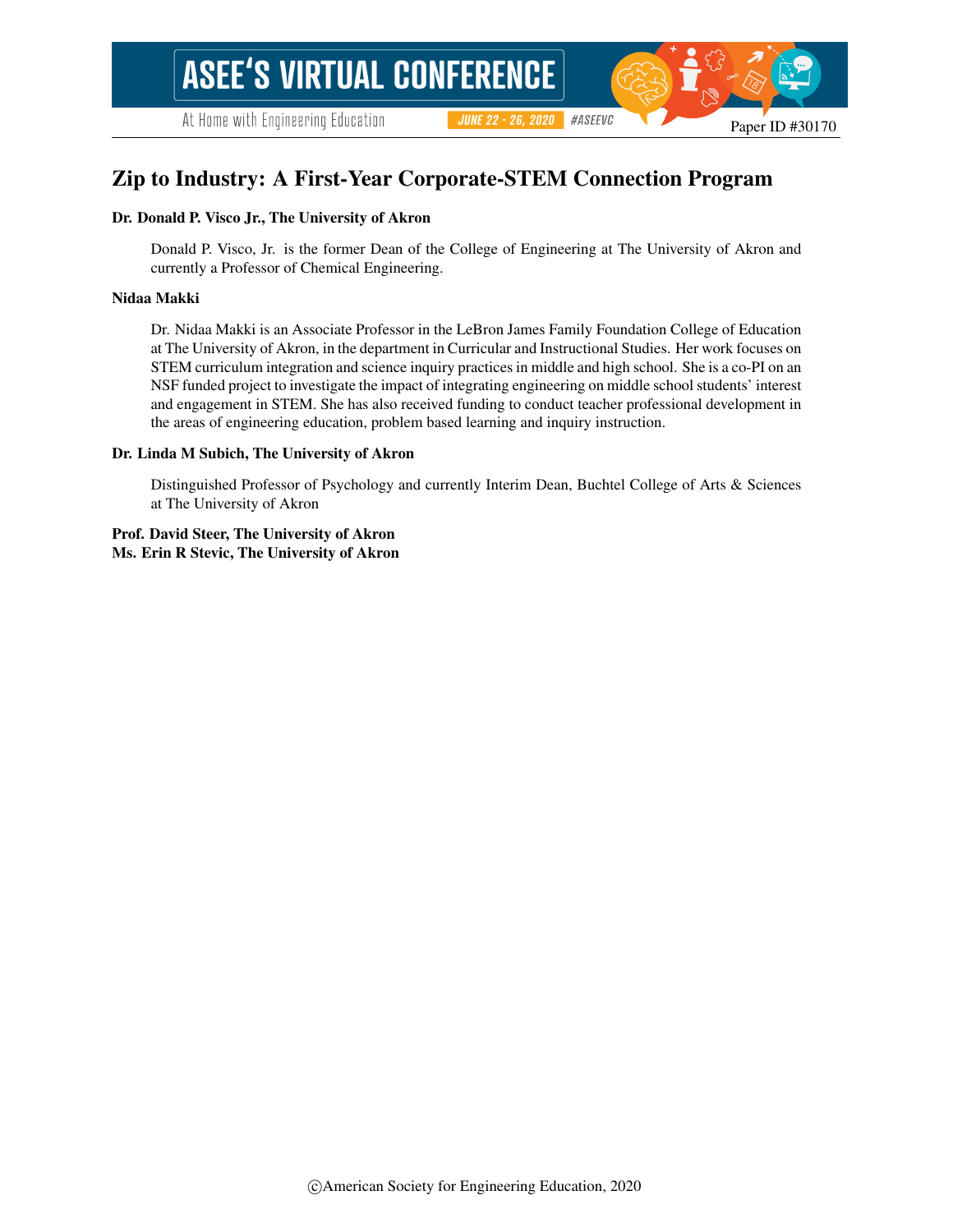# **Zip to Industry: A First-Year Corporate-STEM Connection Program**

### **Introduction**

Student motivation towards a STEM career is an area of active research with many varied approaches attempted to increase interest in a STEM major. Typical approaches include coursework (e.g. Project Lead The Way), robotics programs (e.g. FIRST), STEM exposure days (e.g. STEM Career Day), hands-on outreach to local schools, etc. Indeed, approaches to motivate often do not stop even when STEM students are on campus, with first-year disciplinary courses including hands-on activities aimed at cultivating interest and motivation for that major.

While education and exposure are important steps, many students in STEM areas still have little idea of what would be a "typical day" for them at the workplace (once they graduate). Accordingly, the University of Akron has developed the "Zip to Industry: A First-Year Corporate-STEM Connection program". This program connects first-year STEM students with co-op/intern students within their major (or in a similar major) for several four-hour job shadowing experiences during their initial year on campus.

The purpose of this study is to investigate the impact a first-year STEM job-shadowing program on first-year students' retention in STEM, and their knowledge of careers in STEM fields. The study reported in this paper is part of a larger study that is also investigating the relationship between self-efficacy, interest in STEM, and retention.

### **Theory of Action**

The use of shadowing experiences for first-year STEM students as a means to make progress on the research questions of this project is grounded in Social Cognitive Career Theory (SCCT) [1], [2]. In short, SCCT states that an individual's efforts towards reaching a goal are functions of their interest, confidence and outcome expectation. The latter two (confidence and outcome expectation) are then functions of an individual's prior learning experiences.

As it relates to the current project, the theory implies that the shadowing experiences would enhance positive outcome expectations regarding a STEM career, as well as self-efficacy expectations for success. This, in turn, would result in a strengthened commitment and persistence to their chosen STEM major.

Literature exists to support the tenets of Social Cognitive Career Theory [3]. SCCT has shown to be a useful framework in areas of academic performance and persistence [4], for predicting interests and goals of engineering students [5], and for goals of underrepresented STEM students [6].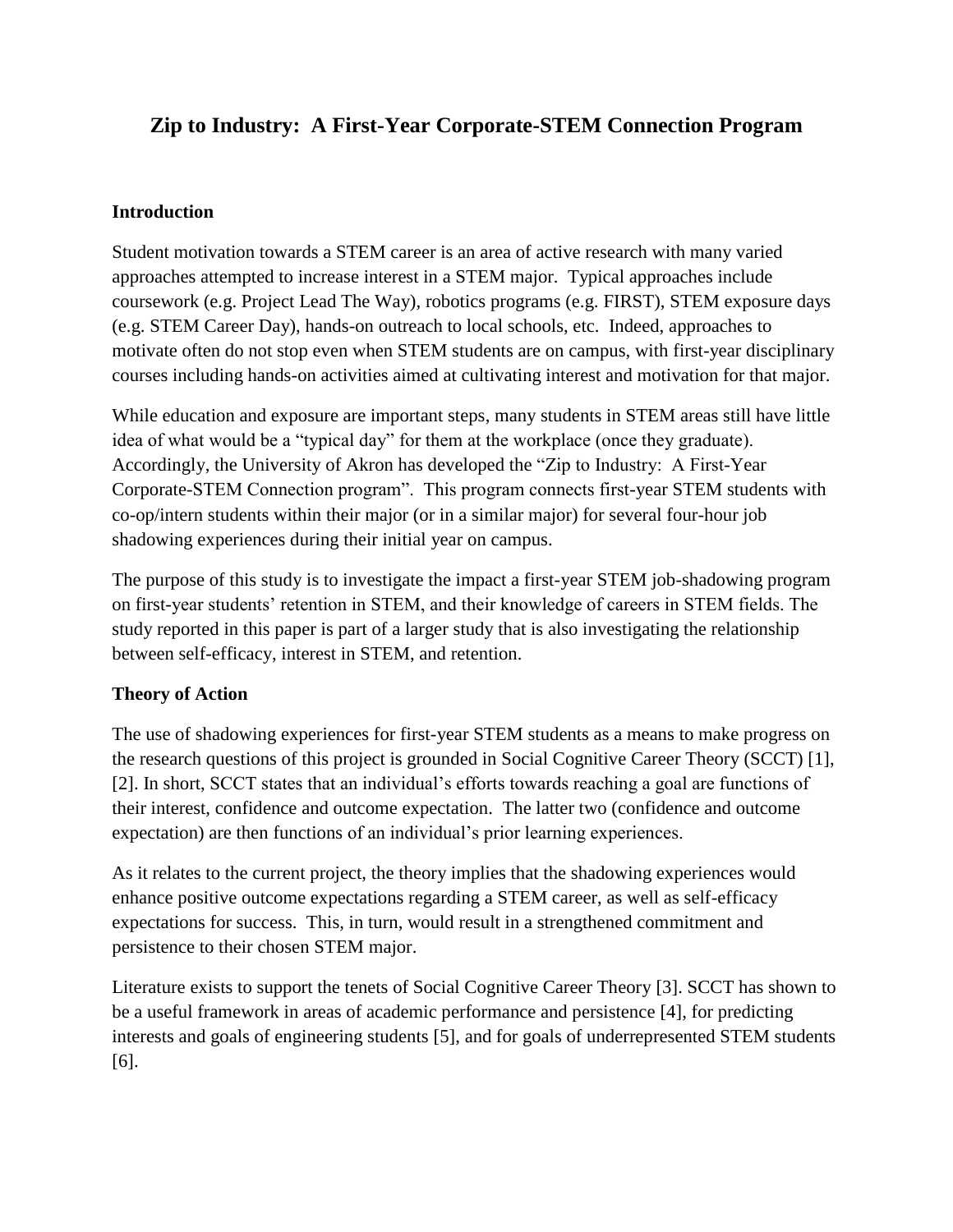The use of shadowing experiences (or vicarious learning) has been shown to relate to selfefficacy, outcome expectation and career related outcomes for individuals [7], [8]. This includes the use of shadowing experience to enhance occupational knowledge and commitment, as well as promote achievement and persistence in STEM careers [9]. Some research has also suggested the value of job shadowing for enhancing underrepresented students' STEM career interest [6].

### **Program Overview**

The program was focused on one-on-one shadowing experiences for first-year students with other junior/senior students from the same institution who were already on cooperative education/internship assignments at a company. Experiences were held almost exclusively on Fridays and were, on average, four hours in length.

Participants received a \$10/hour stipend for completing job shadowing and reimbursement for transportation (either roundtrip mileage driving or fees for using a ride-sharing service.) Students were responsible for providing their own transportation to and from experiences, with participating employers located within a 60-mile range of the University of Akron. On rare occasions when students did not have transportation, they used ride-sharing companies to take them to and from a shadowing experience.

The program team met with a sample of representatives from those companies who committed to the project to discuss logistics in advance of the first assignments (Fall 2018). In particular, almost all shadowing experiences would be held on Fridays and would be for up to four hours. In alignment with SCCT, the program team also emphasized the following key guidelines for the shadowing experiences:

- **Place of work**. It was emphasized that the first-year student experience the place of work of the shadowed employee, whether it is a smaller office space or a larger facility. Thus, a tour led by the shadowed employee is appropriate. This also provided a great opportunity for the company to educate the first-year student on their business and its value for a prospective employee. Where applicable and accessible, the first-year students met several employees at the job site, instead of just the shadowed employee.
- **Task observation.** It was crucial for the first-year student to observe the shadowed employee performing typical job functions of their position. Whether it is working on the computer or a piece of equipment, talking to colleagues or clients about an issue or participating in meetings, the first-year student needed to see many elements of "a typical day". Companies were encouraged to involve the first-year student in the actual activity (i.e. a hands-on experience) when possible. This could be experiencing a piece of equipment or even participating in a discussion to share their ideas. The team explained that the more involvement the first-year student has with the actual experience of the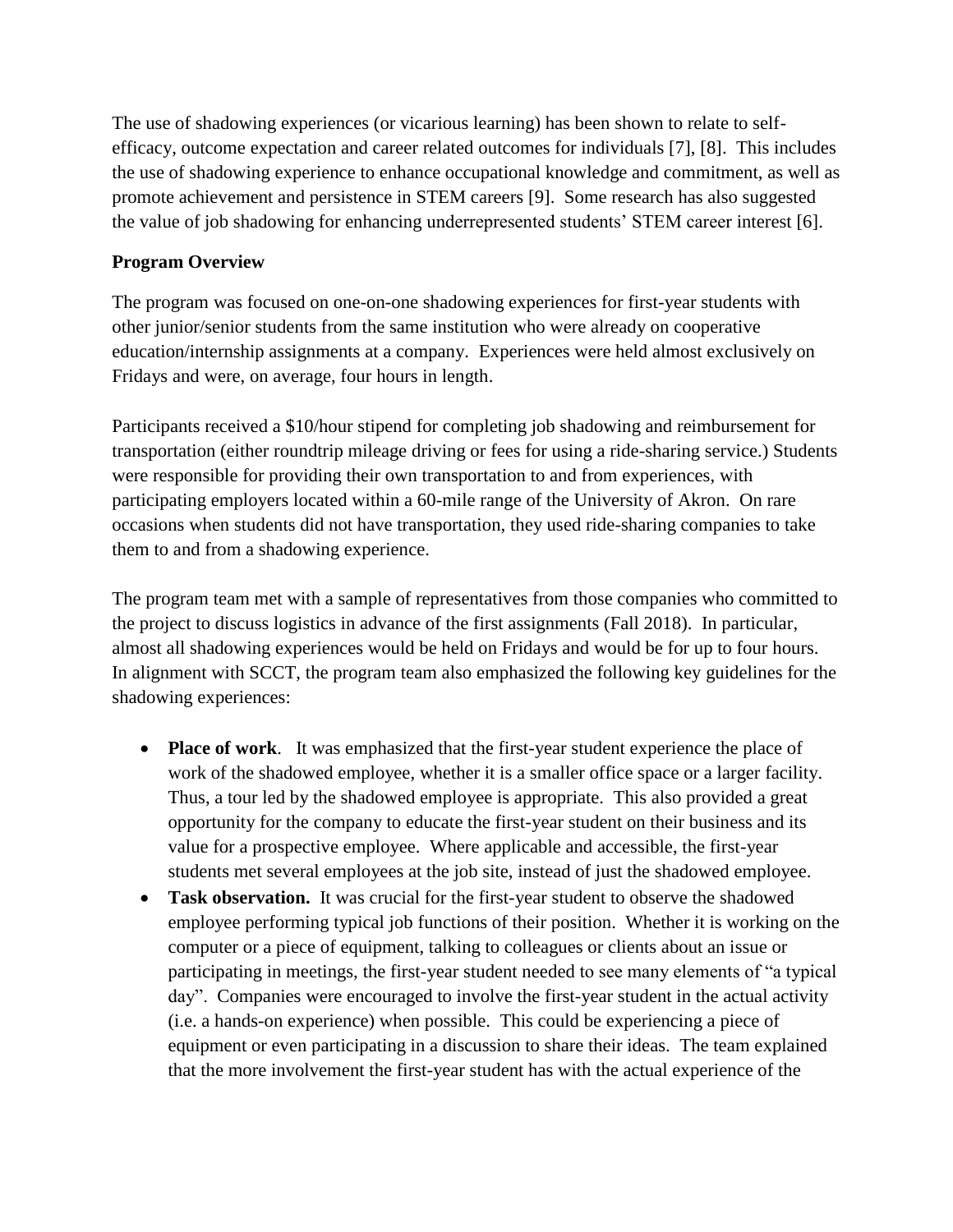shadowed employee, the better the chance that their confidence and comfort will increase.

- **Discussion and interaction with the shadowed employee**. Since it seemed likely that for much of the time the first-year student would be engaged in conversation with the shadowed employee, this interaction and what would be discussed can have a large impact on the success of shadowing experiences for the first-year student. To that end, the shadowed employees were encouraged to share (at least) the following information with the first-year student during their discussion:
	- a. What they find desirable or valuable in the job setting (in terms of their long range career path).
	- b. How they transitioned from a first-year student to a co-op/intern student in terms of school performance and motivation.
	- c. Challenges they may have had from a persistence standpoint (e.g. bouncing back from a poor grade on an assignment, quiz or test).
	- d. How their co-op/internship experience is part of their strategy to reach their ultimate goal (whether full-time employment, graduate school, etc.)

Additionally, it was important in all the items above that the shadowed employee asks the first-year student about their thoughts and opinions as it relates to goal setting, meeting challenges and persistence strategies.

It is noted that 80 companies initially responded to the call for support of the program and 49 of those companies participated in the program during this first-year. An additional 16 companies provided job shadowing opportunities for students even though they did not originally write support letters for this project.

# **Methods**

# **Student Selection**

During Spring 2018, the program team identified matriculating high school students who were entering the University of Akron as STEM majors beginning in Fall 2018. Following these students' New Student Orientation, the Project Coordinator sent each student an email introducing the program and encouraging them to complete a Qualtrics questionnaire. This survey asked students about their preparation and motivation for a STEM career through the following factors: a) commitment to major; b) motivation for their intended career; c) confidence in their ability to succeed in their intended career; d) outcome expectations for their career; e) other career interests; f) perceived barriers to their career choice; g) role models in STEM areas; h) experiential learning in STEM areas; i) previous shadowing experiences; j) immediate family members in STEM careers; k)participation in special HS courses (pre-engineering-PLTW, pretechnology, etc.)

One thousand seventy-two (1072) first-year STEM students received an invitation e-mail along with an online survey link. The team did not include biology or biomedical science, in the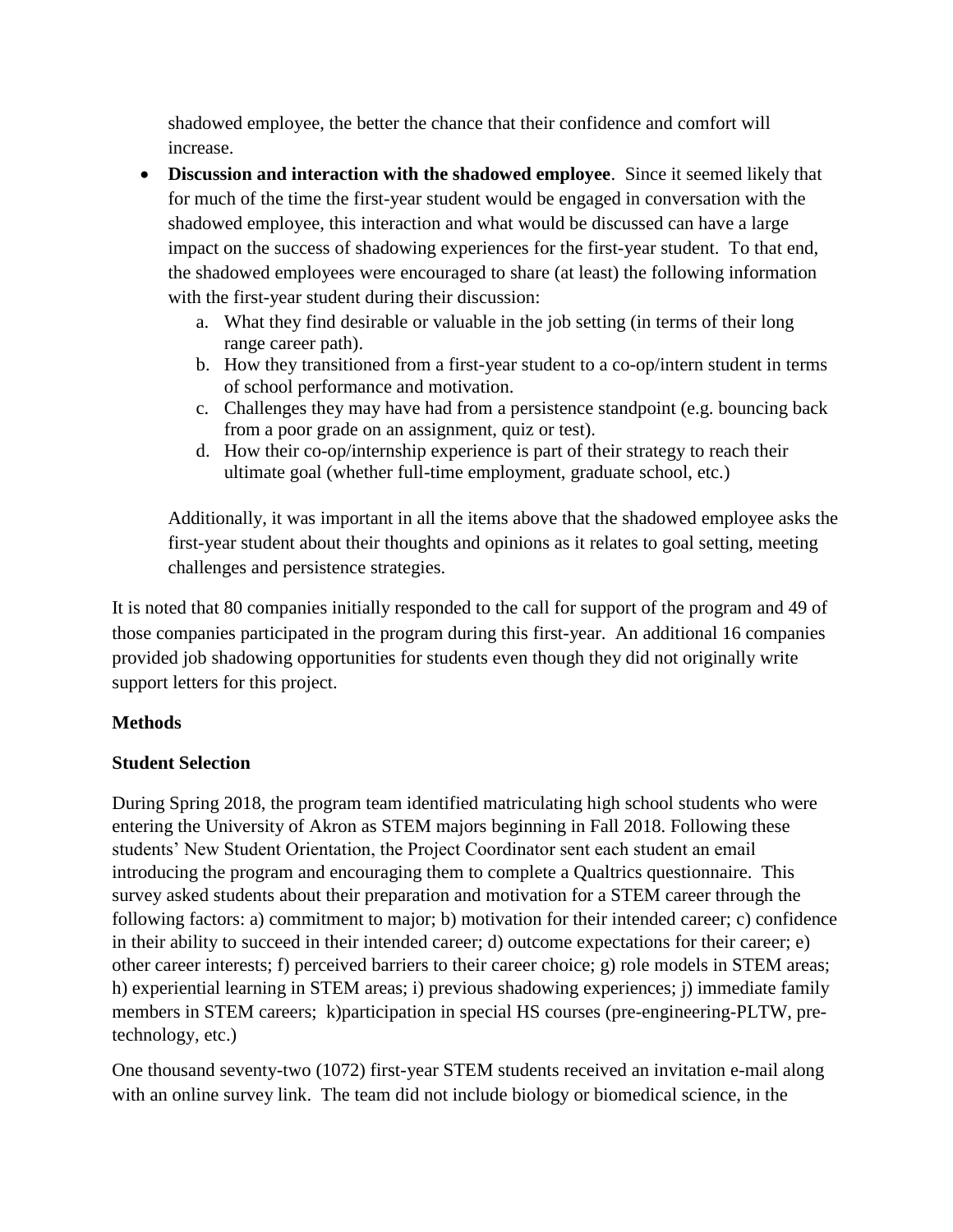survey outreach because shadowing experiences were not available in these fields for Year 1. Twenty-five percent (277) of the students completed the survey.

In August 2018, the program team randomly selected 60 first-year students to participate in the intervention cohort from a selected pool of students who completed the online survey. Initially, the pool was reduced to the target population of students who completed at least 70% of the survey, were 18 years or older on the first day of shadowing and had an ACT range between 20 and 29. This reduced the pool to 189 students. From analysis of prior retention data at the institution, we found that STEM students with a composite ACT score of 30 and above are retained in STEM at such a high rate that the impact of the intervention would be very limited. Likewise, students with a composite ACT score of lower than 20 are retained in STEM at a low rate and, thus, the intervention may be insufficient to help a significant number of these underprepared students succeed in STEM. Next, we randomly selected 60 students from this pool, while oversampling for female students and minority students.

The Program Coordinator contacted selected students via email to offer them places in the intervention cohort. If a student declined a place in the intervention cohort, the team selected an alternate student from the pool of eligible students based on the selection criteria. Students who declined a place in the cohort cited either a lack of transportation to shadowing experiences or timing conflicts (work or class) that would make them unable to complete the required shadowing experiences. This resulted in a final cohort of 59 students.

We selected a matched comparison group of 59 students from the one-hundred eleven (111) eligible students who were not selected for the intervention group, using gender, race, and major as selection variables. Table 1 presents a summary of the demographics of the intervention and comparison groups.

At the beginning of the intervention, there was no statistically significant difference between the two groups on ACT scores, and high school GPA.

Working with the selected intervention students, the program team and Career Services staff trained them in September 2018 to prepare them for their shadowing experiences. Training included sessions on professional soft skills, shadowing procedures, and resume building. Additionally, the program team created a short video for those co-op/intern students who would be shadowed students to watch ahead of their experiences.

During Fall 2018 and Spring 2019, the 59 students assigned to the intervention group completed a total of 197 shadowing experiences at 65 different employers. Seven employers hosted shadowing students during both fall and spring semesters. The number of shadowing experiences ranged from 1 - 7, with a mean of 3.54. The variation in the number of experiences was mostly due to scheduling constraints.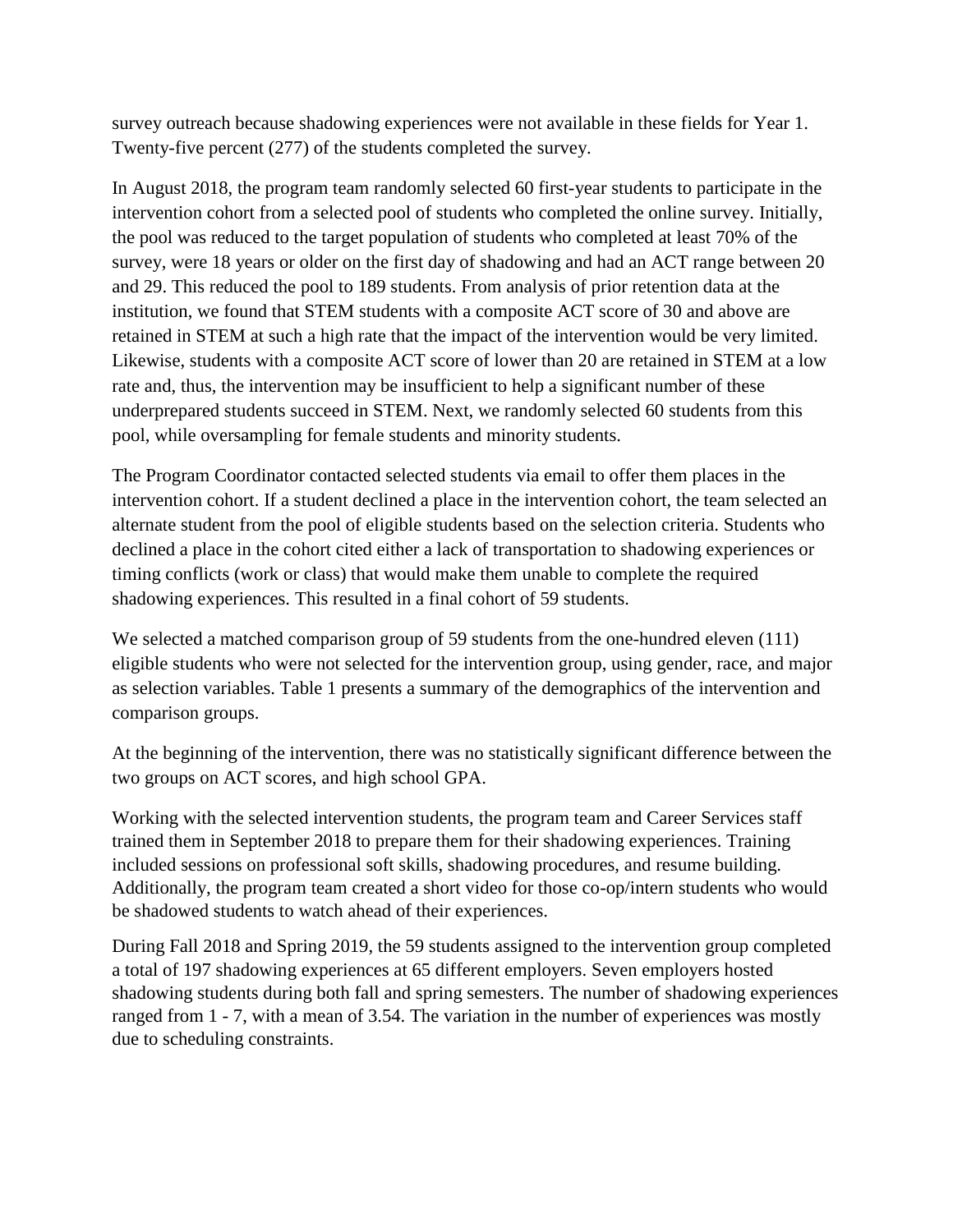| <b>DEMOGRAPHIC</b>            | <b>Comparison Students</b> |       | <b>Intervention Students</b> |       |
|-------------------------------|----------------------------|-------|------------------------------|-------|
| Gender                        |                            |       |                              |       |
| Male                          | 30                         | 50.8% | 30                           | 50.8% |
| Female                        | 27                         | 45.8% | 29                           | 49.2% |
| Did not report/other          | $\overline{2}$             | 3.4%  | 0                            | 0%    |
| <b>Race/Ethnicity</b>         |                            |       |                              |       |
| White/Non-Hispanic            | 49                         | 83.1% | 49                           | 83.1% |
| <b>Black/African American</b> | $\overline{4}$             | 6.8%  | $\overline{2}$               | 3.4%  |
| Asian American                | $\overline{2}$             | 3.4%  | $\overline{2}$               | 3.4%  |
| <b>Bi-racial</b>              | $\overline{2}$             | 3.4%  | $\overline{2}$               | 3.4%  |
| Hispanic                      | $\overline{2}$             | 3.4%  | 4                            | 6.8%  |
|                               |                            |       |                              |       |
| All minorities                | 10                         | 16.9% | 10                           | 16.9% |
| Total                         | 59                         | 50%   | 59                           | 50%   |

Table 1. Demographic characteristics of intervention and comparison groups.

# **Data Collection**

Mentors, mentees, and comparison students were asked to complete several surveys during the academic year to gather research and evaluation data for the program. Data collection procedures were reviewed and approved by the University of Akron Institutional Review Board. Consent procedures were included in the first page of the online survey.

A pre and post survey focusing on knowledge, preparation and motivation for a STEM career, adapted from work by [6], was administered to both groups. In addition, feedback on the shadowing experiences was collected from intervention students and shadowed employees after each experience using a Qualtrics (online survey tool) questionnaire. Intervention students were asked to list the activities they completed during shadowing. Common tasks (company tour, hands-on experience, reflection with co-op) were provided in a selection list and students could include details about additional activities in an open-ended text box. Students were asked to rate how they felt about the shadowing experience and how they felt about their interactions with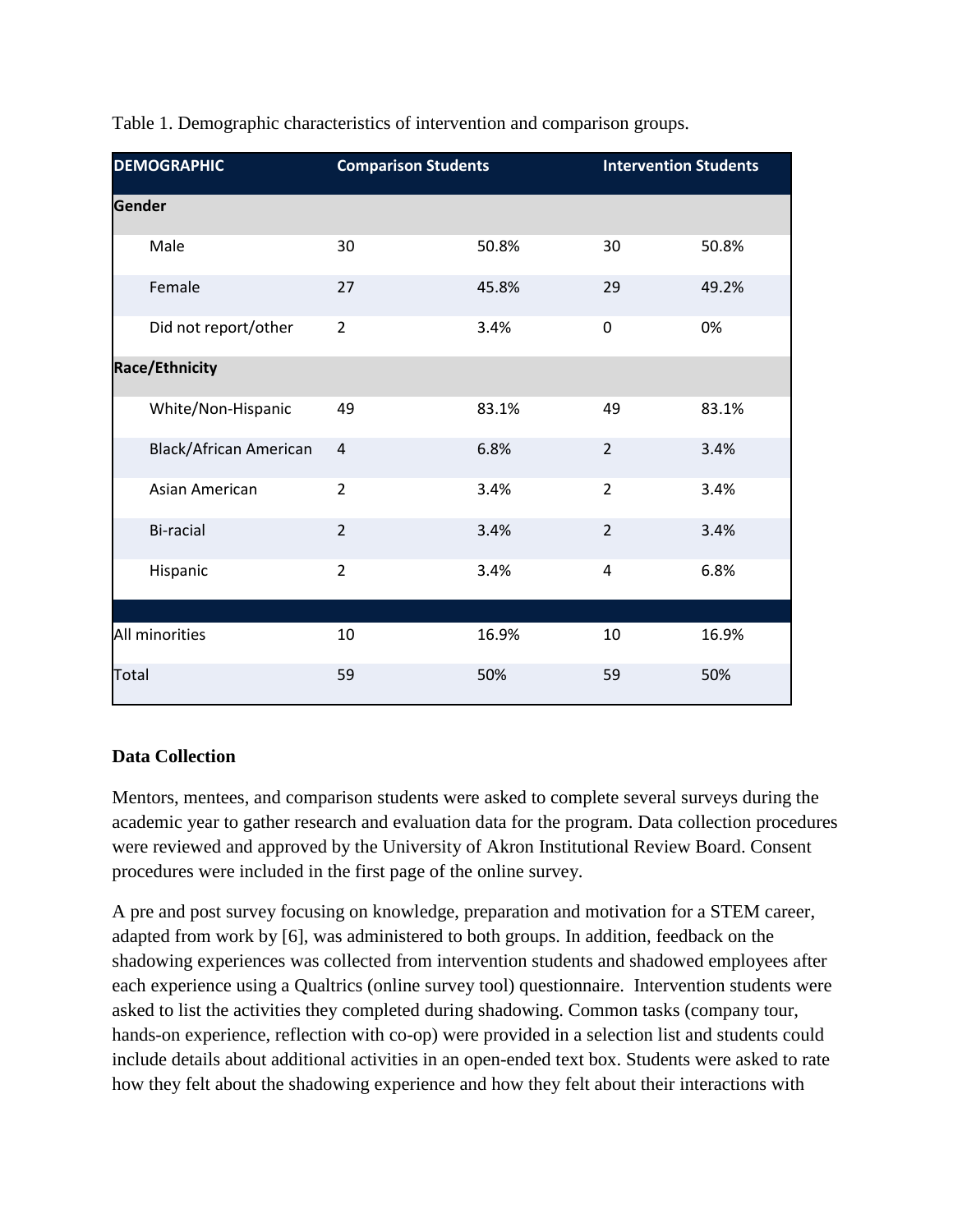their mentor (the shadowed employee). A text box was also provided for them to share other comments about the shadowing experience.

Shadowed employees were asked to list the activities completed during shadowing. They were also asked about their interactions with the intervention students, including if they explained the set of skills required by the profession, shared goal setting strategies, and shared information about their own experiences. The survey provided a text box where shadowed employees could leave other comments regarding the experience.

Retention and GPA data were collected through institutional research databases for the intervention and comparisons groups.

#### **Results**

Descriptive statistics were used to calculate frequencies of responses on surveys and means of subgroups. Inferential statistics were conducted to measure change and examine differences between the two groups. Analysis of retention data indicate that during the first-year of the intervention, students who participated in the program were retained in STEM at a higher rate compared to a matched sample of students who did not participate in the program (81% compared to 63%), and the difference was statistically significant ( $χ$ 2 = 5.09, and p=.024). Retention was defined as students remaining in any STEM major (and not necessarily in the same STEM major). In addition, students in the program had achieved a significantly higher GPA than the comparison students, with a difference of .24 GPA points (t=5.590, and p=0.020).



Figure 1. Comparison of retention rates between intervention and matched comparison group

The difference between the change scores from pre to post on the knowledge of STEM careers scale between the intervention group and comparison group was statistically significant  $(p=0.021)$ , with the intervention group mean change of .67 points, on a Likert scale that ranges from 1 (not informed at all) to 4 (very well informed). The comparison group change from pre to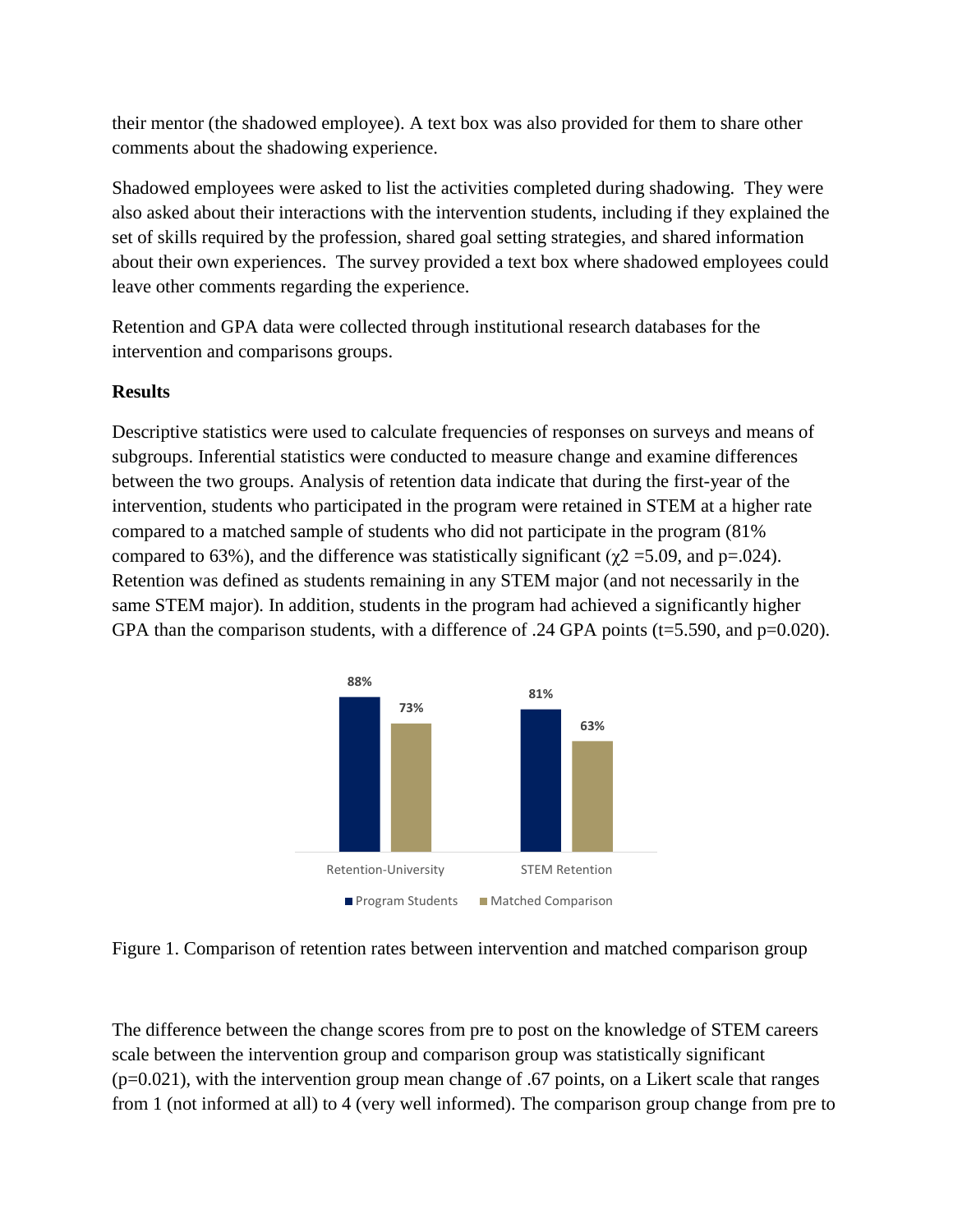post was not significant. These results are expected, as the intervention group had a targeted intervention focused on knowledge of STEM careers through job shadowing.

Students were also asked to report on the types of experiences they engaged in. A total of 83% reported taking a tour of the company, 63% reported observing hands-on work, and 31% observed hands-on experiences. When asked about whether they spent time in reflection with the mentor about the experience, 64% of the students reported doing so.

Students were also asked about their satisfaction with their mentoring experiences. Overall, students reported high satisfaction with their experiences, with 90% stating that they are glad they did it, and 85% stating that they learned something new. Moreover, 78% stated that the experience makes them want to continue with their declared major.

In addition, students were asked about the quality of the mentoring experiences they received during their shadowing visits. The results indicated very positive interactions. The most positive interaction reported by ZTI students was that "the mentors shared information about their own experiences" (95.8% either agreed or strongly agreed). The lowest reported interaction was "the mentor shared goal setting strategies" with only 56.3% reporting either agree or strongly agree to this item.

### **Conclusion**

The purpose of this study was to investigate the impact of a job shadowing program on first-year students' retention in STEM. Preliminary results indicate positive impact on program participants in terms of retention in STEM majors, and at the university. We also found an increase in knowledge about STEM careers in comparison with first-year peers who did not participate in the program. Evaluation data also indicated that students were highly satisfied with the shadowing experiences. More research is needed to examine how the social cognitive factors such as coping, efficacy and outcome expectations are working to influence students' outcomes.

### **References**

[1] R. W. Lent, S. D. Brown, and G. Hackett, "Toward a unified social cognitive theory of career/academic interest, choice and performance," *Journal of Vocational Behavior,* vol. 45, pp. 79-122, 1994.

[2] R. W. Lent, S. D. Brown, and G. Hackett, "Contextual supports and barriers to career choice: A social cognitive analysis," *Journal of Counseling Psychology,* vol. 47, pp. 36-49, 2000.

[3] H. B. Sheu, R. W. Lent, S. D. Brown, M. J. Miller, K. D. Hennessy, and R. D. Duffy, "Testing the choice model of social cognitive career theory across Holland themes: A meta-analytic path analysis," *Journal of Vocational Behavior*, vol. 76, pp. 252-264, 2000.